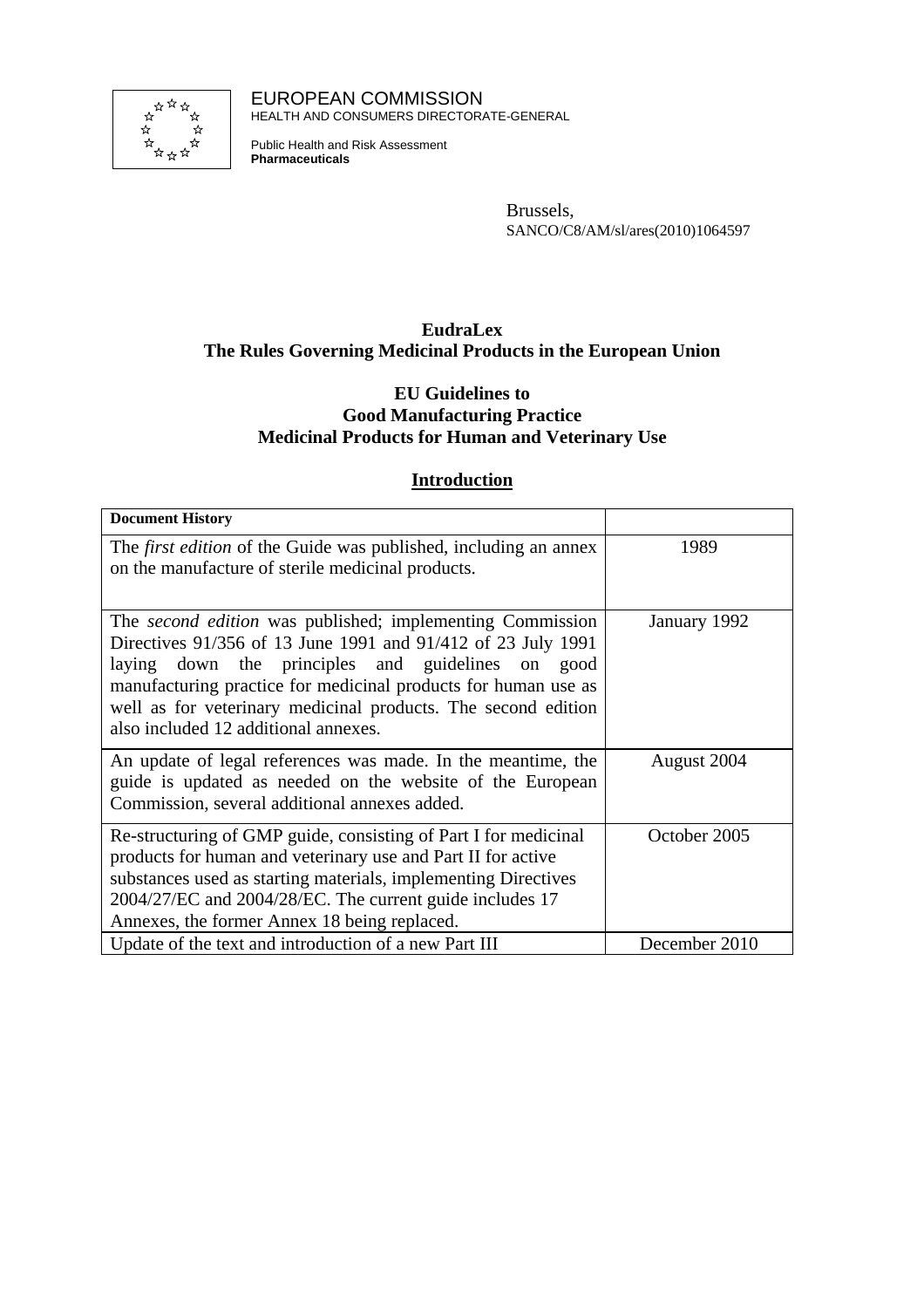## **Introduction**

The pharmaceutical industry of the European Union maintains high standards of Quality Management in the development, manufacture and control of medicinal products. A system of marketing authorisations ensures that all medicinal products are assessed by a competent authority to ensure compliance with contemporary requirements of safety, quality and efficacy. A system of manufacturing authorisations ensures that all products authorised on the European market are manufactured/ imported only by authorised manufacturers, whose activities are regularly inspected by the competent authorities, using Quality Risk Management principles. Manufacturing authorisations are required by all pharmaceutical manufacturers in the European Union whether the products are sold within or outside of the Union.

Two directives laying down principles and guidelines of good manufacturing practice (GMP) for medicinal products were adopted by the Commission. Directive 2003/94/EC applies to medicinal products for human use and Directive 91/412/EEC for veterinary use. Detailed guidelines in accordance with those principles are published in the Guide to Good Manufacturing Practice which will be used in assessing applications for manufacturing authorisations and as a basis for inspection of manufacturers of medicinal products.

The principles of GMP and the detailed guidelines are applicable to all operations which require the authorisations referred to in Article 40 of Directive 2001/83/EC, in Article 44 of Directive 2001/82/EC and Article 13 of Directive 2001/20/EC, as amended. They are also relevant for pharmaceutical manufacturing processes, such as that undertaken in hospitals.

All Member States and the industry agreed that the GMP requirements applicable to the manufacture of veterinary medicinal products are the same as those applicable to the manufacture of medicinal products for human use. Certain detailed adjustments to the GMP guidelines are set out in two annexes specific to veterinary medicinal products and to immunological veterinary medicinal products.

The Guide is presented in three parts and supplemented by a series of annexes. Part I covers GMP principles for the manufacture of medicinal products. Part II covers GMP for active substances used as starting materials. Part III contains GMP related documents, which clarify regulatory expectations.

Chapters of Part I on "basic requirements" are headed by principles as defined in Directives 2003/94/EC and 91/412/EEC. Chapter 1 on Quality Management outlines the fundamental concept of quality management as applied to the manufacture of medicinal products. Thereafter, each chapter has a principle outlining the quality management objectives of that chapter and a text which provides sufficient detail for manufacturers to be made aware of the essential matters to be considered when implementing the principle.

According to the revised Article 47 and Article 51, respectively, of the Directive 2001/83/EC and Directive 2001/82/EC, as amended, detailed guidelines on the principles of GMP for active substances used as starting materials shall be adopted and published by the Commission. Part II was established on the basis of a guideline developed on the level of ICH and published as ICH Q7A on "active pharmaceutical ingredients". It has an extended application both for the human and the veterinary sector.